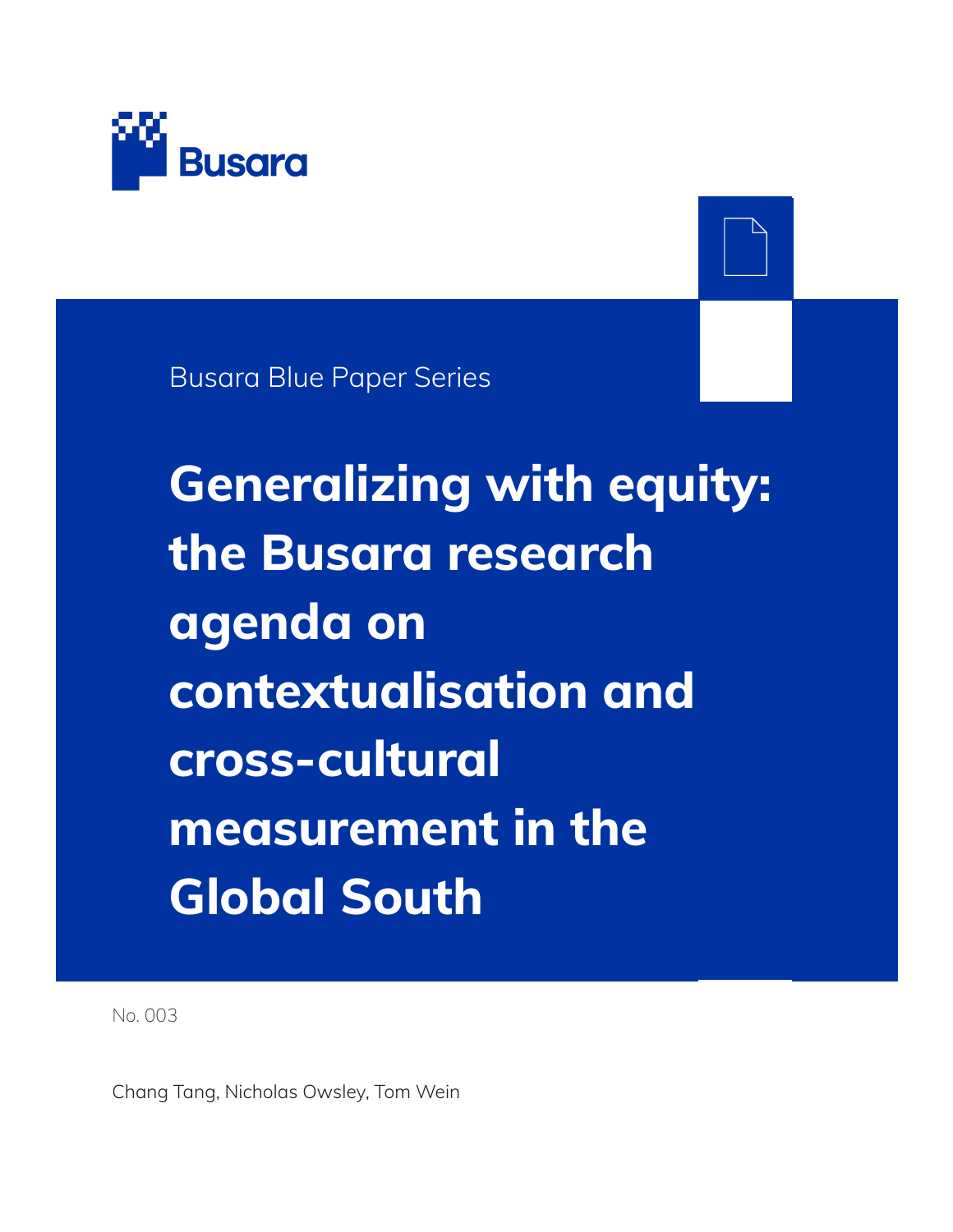

### **Generalizing with equity: the Busara research agenda on contextualisation and cross-cultural measurement in the Global South**

Chang Tang<sup>1</sup>, Nicholas Owsley<sup>2</sup>, Tom Wein<sup>3</sup>

#### **Author Affiliations:**

<sup>[1]</sup> The Busara Center for Behavioral Economics. Corresponding author: [chang.tang@busaracenter.org](mailto:chang.tang@busaracenter.org) <sup>[2]</sup> The Busara Center for Behavioral Economics; University of Chicago <sup>[3]</sup> The Dignity Project

**Non-Author Contributions:** We are indebted to all our participants. We are grateful to Johannes Haushofer, James Vancel, Chaning Jang, David Clarance, Jennifer Adhiambo, Irene Ngina and many more for their preceding work on setting Busara's internal research agendas. Special thanks are reserved for Anisha Singh, who guided and reviewed this work through several versions.

**Conflicts of Interest:** There are no Conflicts of Interest to declare for this study

**The Busara Blue Paper Series** is a collection of working papers on topics relevant to experimental and behavioral economics in the Global South. All papers comply with Busara's Open Science and research ethics policies, have IRB approval, and all study materials and data are to be published on the Open Science Framework [www.osf.io.](http://www.osf.io) Papers are circulated for discussion and comment - feedback on the paper directly to the corresponding author is welcomed.

© Busara Center for Behavioral Economics, 2021

Busara is a research and advisory firm dedicated to advancing and applying behavioral science in the global south. Daykio Plaza, Ngong Road, Nairobi, Kenya | [busaracenter.org](https://www.busaracenter.org) | +254 713 474 296.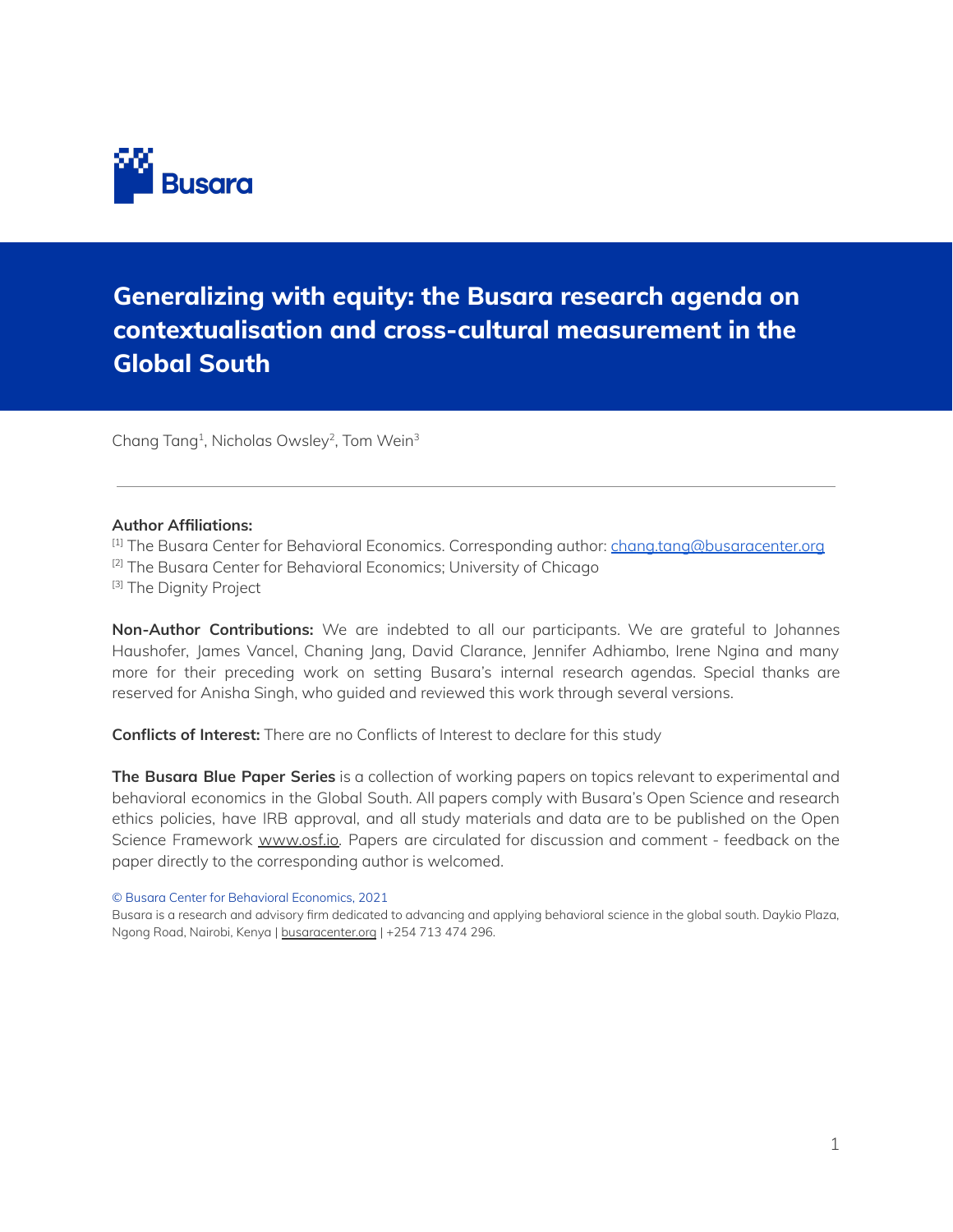**Generalizing with equity: the Busara research agenda on contextualisation and cross-cultural measurement in the Global South**

# **Abstract**

The events of recent years have made especially plain the inequities between Global North and South. One such inequality is in the way some social groups are often missing from the data, so that knowledge, policies, services and products do not take proper account of them. This bias exists strongly in the conceptual development of the behavioral sciences, and it makes the research base fragile, with papers making claims of universality that do not stand up to scrutiny. In order to deal with concerns about replication, external validity and the strength of this research base, there are now many initiatives to improve experimentation in the social sciences. However, truly generalizable findings come about when institutions are present in the long term to aggregate across studies. That works even better when those institutions have a deep understanding of the contexts in which they seek to generalise from and to. Busara was founded as an institution to apply context-specific behavioral science literature, and this work has been a constant throughout our history. We now propose to launch a structured three-year Open Science investigation of the gaps in the understanding of canonical patterns of behavior, cognitive processes, preferences, beliefs, and decision-making processes in the Global South, comparing our work in multiple contexts and exploring variance across time, place, and demography. At the conclusion of this project, we will begin integrating our findings into wider theories of global cultural, psychological and microeconomic heterogeneity.

**JEL Codes:** A13; C90; D91

**Key Words:** replication, generalization, cross-cultural measurement, theory, behavioral science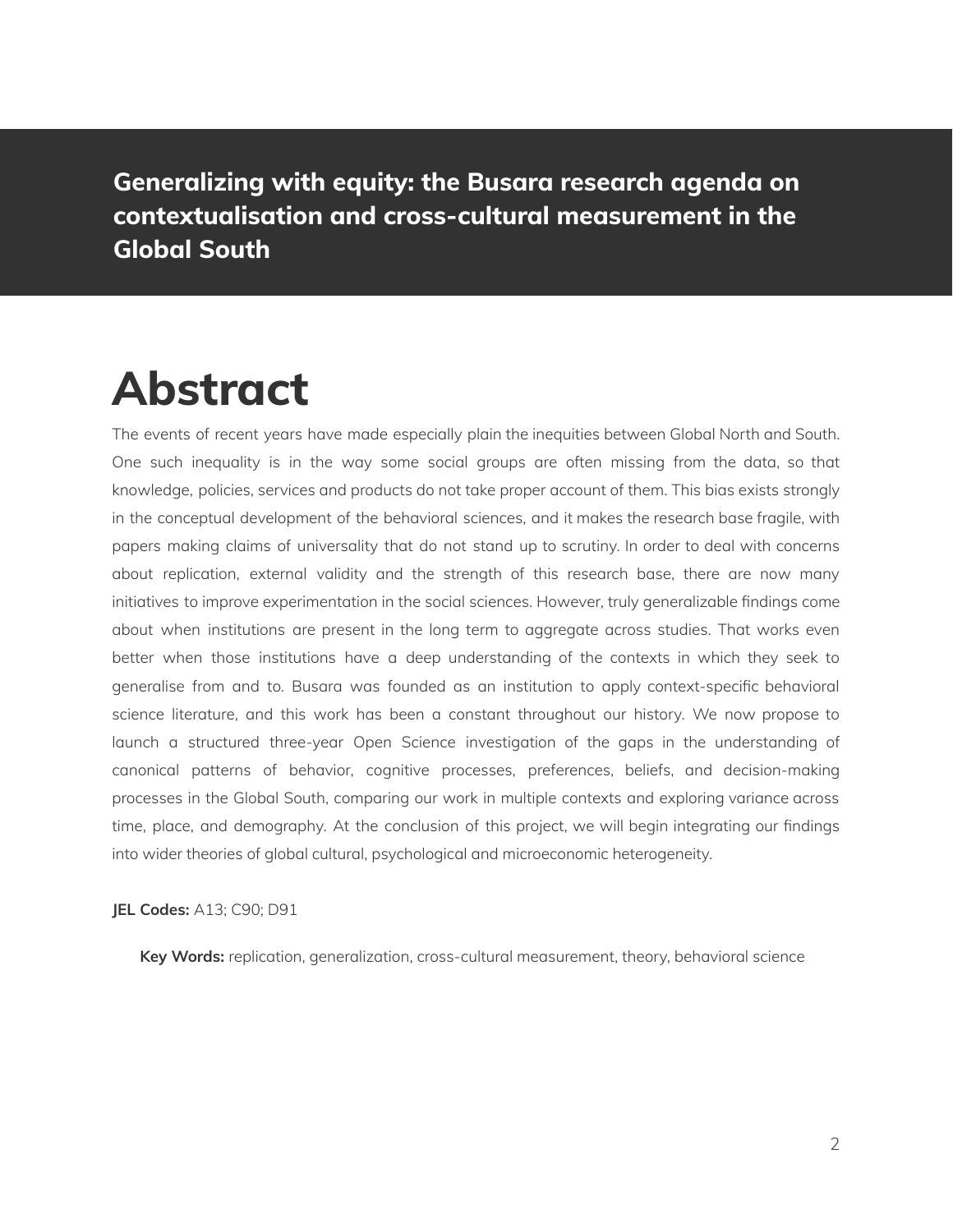### **Global debate**

When populations are systematically excluded from research, our knowledge is diminished, policy outcomes are worse, and justice is not done (Criado-Perez, 2019). The world has grappled in recent years with reckonings on racial and gender inequities. Many of those have been made even more stark during the pandemic (Zelner et al, 2021; Porter et al, 2021a; Porter et al, 2021b; Le & Nguyen, 2021). The gaps in resources between Global North and Global South have once again been exposed, and in some cases exacerbated (Oldekop et al, 2020).

#### Our agenda

**Busara Center for Behavioral Economics** works with researchers and organisations to advance and apply behavioral science in pursuit of poverty alleviation. In three Busara 'Blue Papers', we are laying out our three year (2022-2025) research agenda on methods, cross-cultural validation and research ethics in line with that mission. This is part of our commitment to rigorous, respectful research in the Global South. We would be glad to discuss collaborations on any of these core questions, and we welcome feedback on these agendas.

One persistent form of inequity lies in unequal availability of data and research. As the World Bank's 2021 World Development Report puts it, "Both poor people and poor countries face fundamental inequities in their ability to access data infrastructure" (World Bank, 2021). Many have argued that the failure to properly study women and people in the Global South has had deeply negative consequences for knowledge and policy, service and product design, in ways that compound and replicate long standing legacies of sexism and racism (Criado-Perez, 2019; Cooper & Morrell, 2014). There are profound inequalities in who gets to lead research - one new review finds that "Fewer than one in six of the articles published in top 20 development journals from 1990 to 2019 were by Southern researchers, while close to three-quarters were by Northern researchers. The remaining 11% were collaborations by Southern and Northern researchers. Additionally, there are also fewer citations per article for Southern-authored articles than for Northern-authored articles" (Amarante et al, 2021).

Within the behavioral sciences, this manifests itself most strongly as the problem of 'WEIRD' research; the overwhelming bulk of the literature is derived from the study of populations that are Western, highly Educated, Industrialised, Rich and Democratic; one study estimated that 96% of the participants in experiments published in top psychology journals fit that bill (Arnett, 2008). Only 0.002% of those research findings came from African samples, yet this is the fastest growing population group in the world today, and already comprises 16.67% of the global population (Arnett, 2008). Some progress has surely been made since then, but not enough. This is especially true of the literature in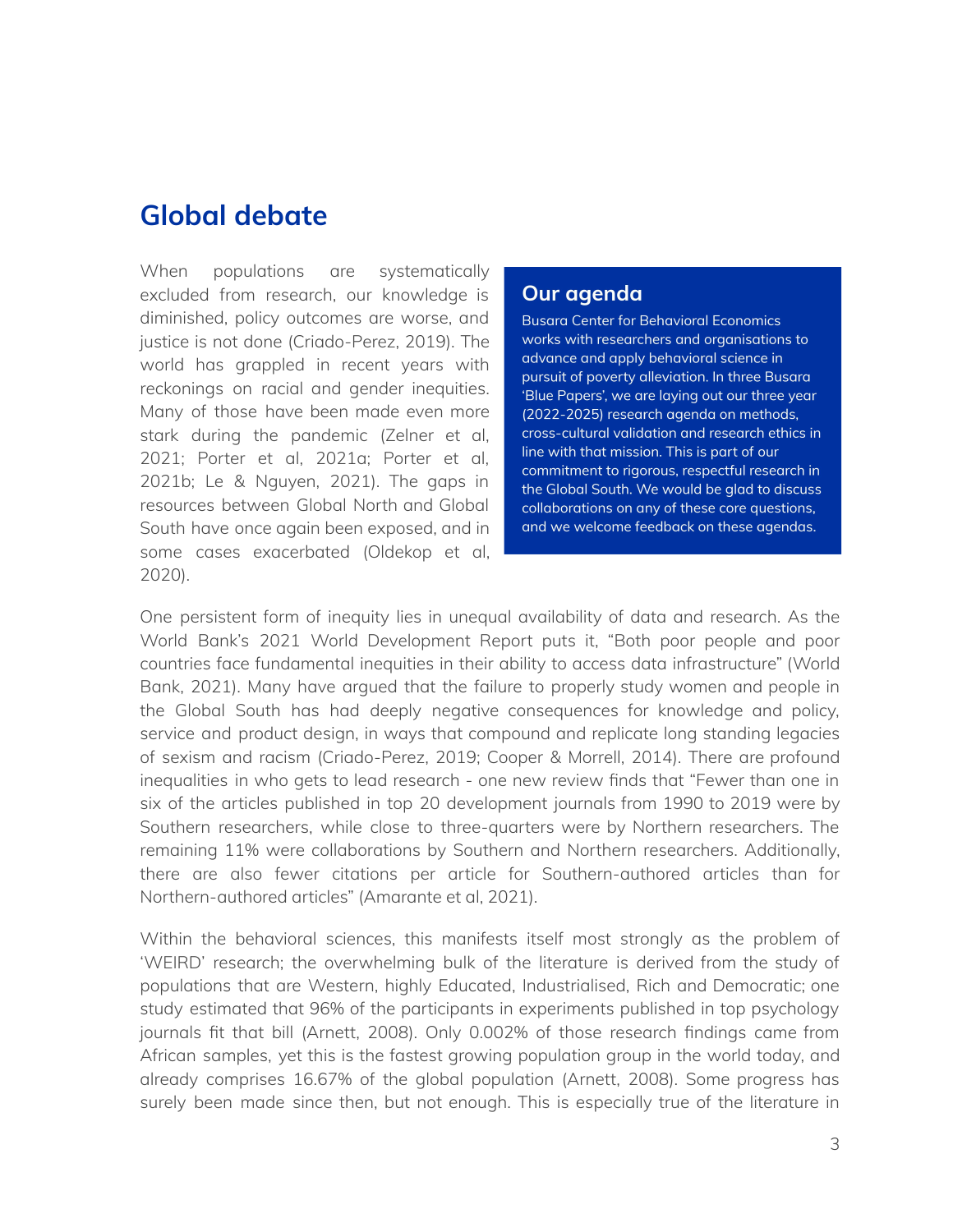behavioral economics, which rests on a central set of canonical biases and heuristics that are held to be universally applicable, but many of which have been studied mainly or exclusively among populations of Western undergraduates (Thaler, 2017), a tiny proportion of the world's population who are themselves different even from other adults in their own societies (Henrich & Henrich 2007; Snowberg & Yariv, 2018). So far as we are aware, none of the commonly employed biases and heuristics was first identified in the Global South, nor was the work to identify any of these led by a scholar from the Global South. Even when research is conducted in the Global South, it is often skewed towards a subset of more-studied countries, and a subset of more easily accessed populations within them (Porteous, 2020). Measures used developed for one context may function markedly differently in another (Laajaj et al, 2019).

This stark bias in who gets studied makes this research base especially fragile. A key finding in the behavioral sciences is that even small changes to context can make for very different results (Thaler et al, 2013; Klein et al, 2018; Henrich et al, 2010a). Through efforts to correct for this bias and more fully map behavioral outcomes, we have solid evidence that such outcomes vary strongly across cultures and contexts, with economic structures and culture playing an important role in explaining that variance (Henrich et al, 2001; Henrich et al, 2010b; Leung & Cohen, 2011). We know psychological processes differ depending on how much money you have (Haushofer, 2019; Mullainathan & Shafir, 2014). Meanwhile, there is evidence that more fundamental cognitive processes are consistent across those domains, and where these can be reliably identified, this has important consequences for understanding variation and consistency across groups (Varnum et al, 2011; Henrich et al, 2010b; Benjamin et al, 2013). By drawing on a mixture of economic preferences and psychological traits, we gain a fuller explanation of economic outcomes than either preferences or traits can yield alone (Becker et al, 2012). There have been several attempts to group, map and structure lists of existing biases and behavioral change techniques (Chapman et al, 2018; Michie et al, 2013). However, no convincing theory of how and why patterns of behavior, cognitive processes, preferences, beliefs, and decision-making processes vary across the world has yet been advanced. With notable exceptions (Nunn, 2020; Becker et al, 2020; Leung & Cohen, 2011; Chapman et al, 2018), we have only just begun to rigorously describe this variation, and there has been little work so far on explaining it.

At the same time, there are profound doubts about the replicability and external validity of many of the findings derived from this original population, and whether such findings are even true of the narrow group they study (Loken & Gelman, 2017; Simons, 2015).

There have therefore been several initiatives to improve the robustness of experimental results across the social sciences (Simons, 2015; Klein et al, 2014). Researchers and some journals now place more emphasis on power calculations, pre-registration of designs, and larger sample sizes, to increase internal validity (Munafò et al, 2017; Blair et al, 2019). A series of very large scale replications have focused on external validity. These have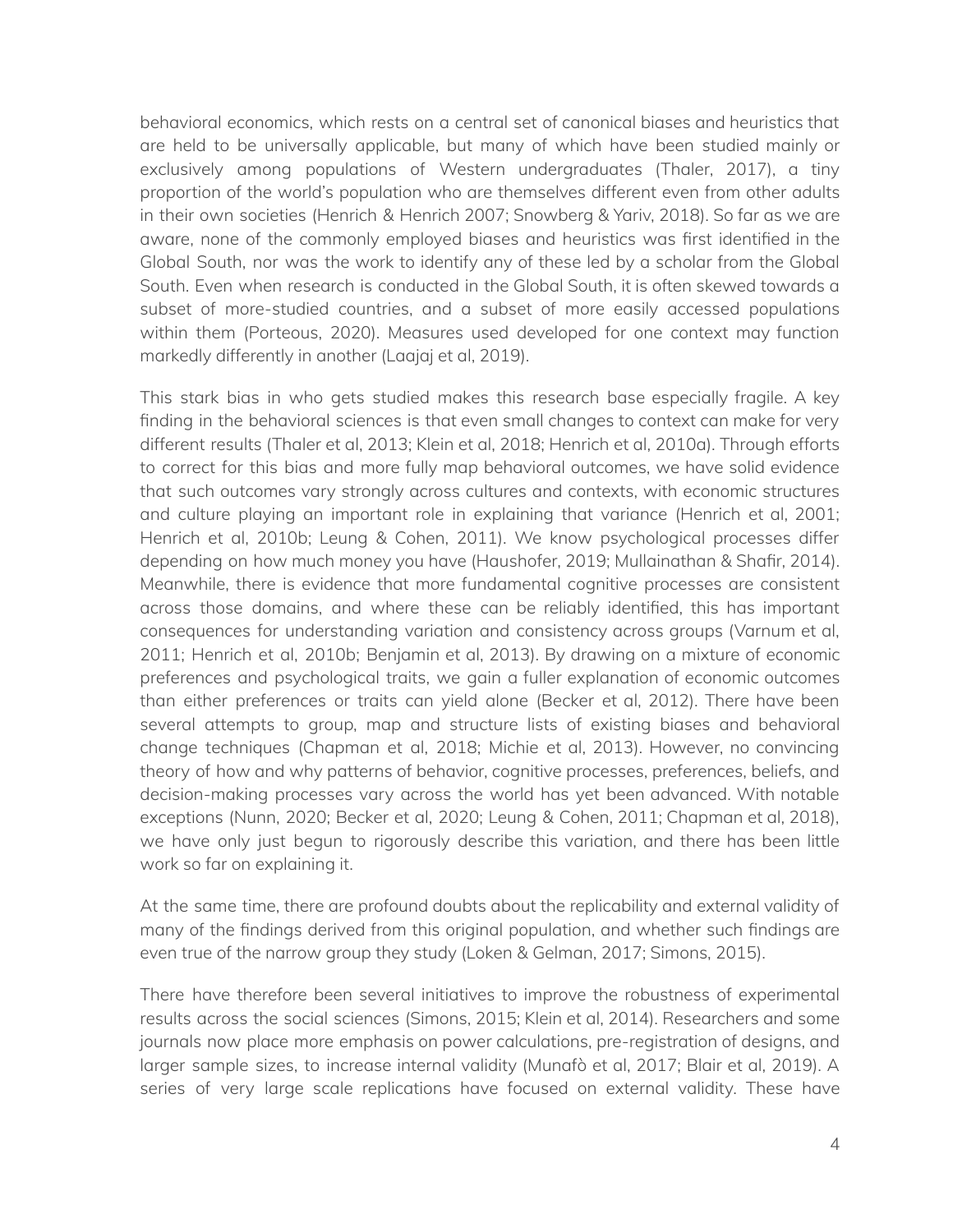included the Reproducibility Project (Open Science Collaboration, 2015) and the series of publications by the Many Labs initiative (Klein et al, 2014; Klein et al, 2018; Ebersole et al, 2016; Klein et al, 2019; Ebersole et al, 2020), and other similar efforts (e.g. Camerer et al, 2018; Dunning et al, 2019). With the partial exceptions of EGAP and Many Labs 2, most of these have remained focused on WEIRD samples, without necessarily being set up to test for heterogeneity (McShane et al, 2019). These examples have been established so far mostly as projects and collaborations, rather than as standing institutions with sustained funding.

Behind all of this lies a deeper question: how do we generalise? Generalisability requires a deep understanding of the contexts that we are generalising from and to. As Strohm (2019) has argued, generalisability of findings is not (or not only) a feature of individual papers, but rather is facilitated by a progressive research procedure akin to that used by the biomedical sciences (Lieberman, 2016), structured not by individual researchers but by institutions. We can look to the biomedical sciences for examples of long-lived institutions charged specifically with aggregating such findings and assessing the robustness of domains of evidence, such as Cochrane. This type of institution also exists in the social sciences, without achieving the same centrality to discussions of research processes; examples include the Campbell Collaboration (Petrosino et al, 2001) and the work of 3ie (Snilstveit et al, 2013).

At Busara, we believe that too much of this discussion has been founded on a model in which institutions question and correct for the failings of existing Western research. It is true we must grapple with the research field as we find it. Yet finally, if we are truly to correct the systematic exclusion of many people from the production of knowledge, we must move beyond simply extending Western science to be tested with new populations. There are systematic biases in who is included in research and where research is conducted, in how and by whom research questions are developed, and in how and with whom results are developed and shared.

To address these gaps, we must aspire to more South-South cooperation founded in indigenous knowledge leadership, with theories developed and tested by and for the benefit of those in the Global South (Bouka, 2015; Busia, 2006; Mkandawire, 1996). Behavioral science will thrive best when theories and evidence are just as likely to be conceived and generated by voices from the Global South, with the deepest understanding of the context in which they operate, as the Global North. When behavioral science is operating in a just and robust way, this generates better knowledge, better advice, better and more locally appropriate interventions and better policy to address pressing social problems in the Global South.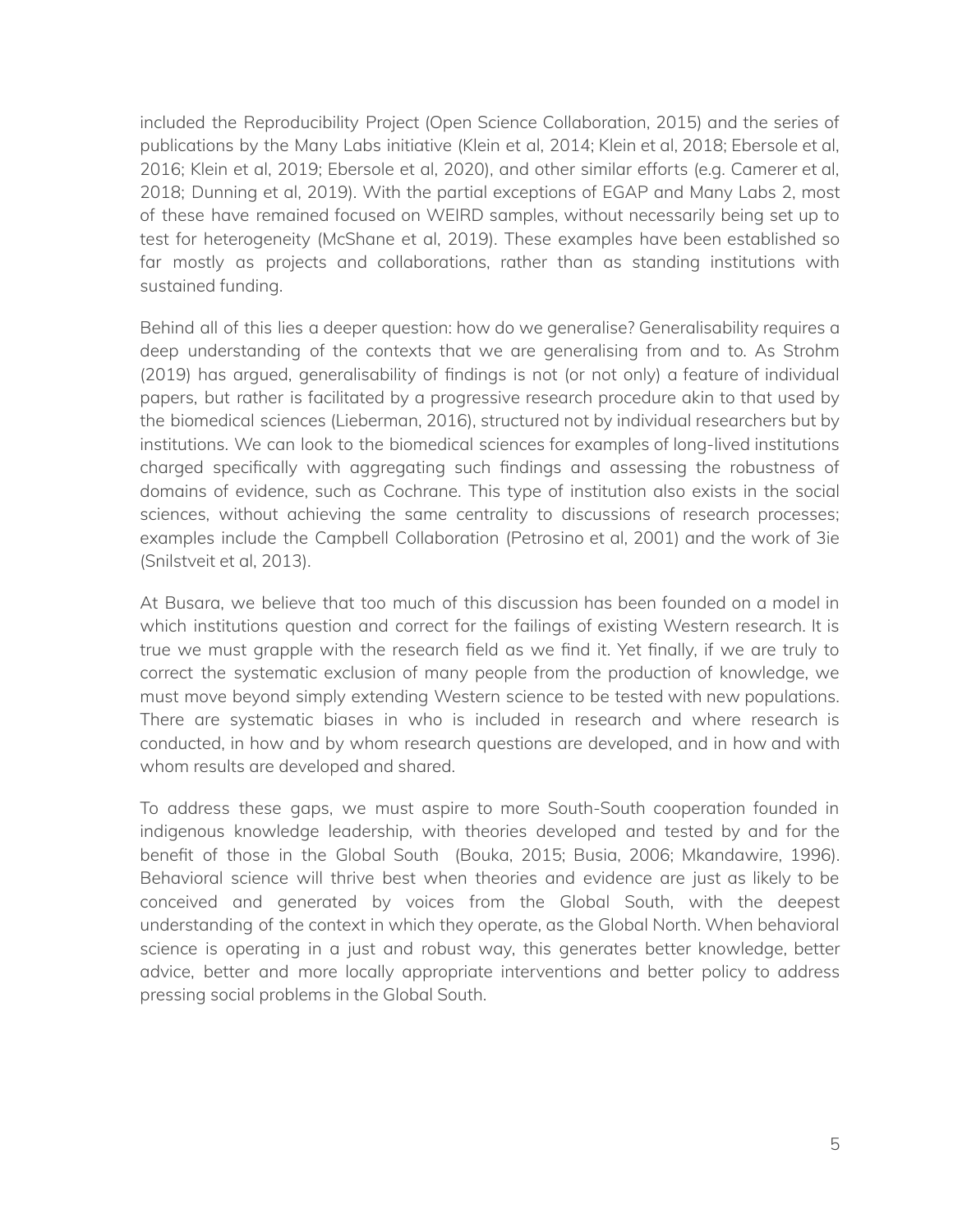#### **The story of cross-cultural research at Busara**

Context-relevant and cross-cultural research is a constant at Busara; it was a central part of the rationale for our founding (Haushofer et al, 2014), and is embedded in almost every project we do. In one of our earliest projects, we contributed research to the World Bank's World Development Report 2015, comparing behavioral responses among groups in Jakarta, Indonesia; Nairobi, Kenya; and Lima, Peru - demonstrating that World Bank staff systematically misunderstand the behavioral preferences of the poor. We have touched on cross-cultural research in everything from our work on privacy (with the IntAct consortium in Kenya and India) to our recent research on vaccine uptake (in Kenya, Nepal and the Philippines). We have run research incorporating mobile laboratory experiments across Kenya, Uganda, Ethiopia, India, Nigeria, Fiji and beyond. Rather than recapping every study here, we will briefly highlight some of the most important pieces of work.

From 2014-2017, we compared low socio-economic status and student samples in Nairobi, Kenya, and New Jersey, USA. We found that several commonly studied biases were moderated by SES and location, with elite students in the US showing the most similarity to the original findings from the Western-dominated literature, and both poorer US participants and both poorer and student populations in Kenya differing on several factors. This study highlighted the need for continual adaptation of instruments to be locally appropriate.

Building on that work, we partnered with the Centre for Social and Behaviour Change in India. Here we made similar comparisons for commonly cited biases between Indian students and low SES groups, with careful work to develop contextually relevant measures (for more on this, see the Busara blogpost 'How Preeti was born'). We found that Indian samples displayed many of the same biases as the Western literature would predict - though wealthier Indian respondents were more similar to those in the US, and poorer participants were less aligned. In some ways, country mattered less than income group - an important reminder that 'context' does not automatically mean 'country'.

In another study, published in 2018 in Behaviour Research and Therapy (Esopo et al, 2018), we examined measures of temporal discounting, self-efficacy, and executive control. Even with careful adaptation, we found low reliability and poor correlational evidence between psychological scales and behavioral tasks measuring the same construct. This was a stark reminder of the exceptional challenges of transferring research measures across cultures, and the need to validate the way we measure behavioral constructs as well. We have similarly tested measures of time budgeting (Balakrishnan, 2015), and value elicitation (Shapiro & Jang, 2018; Shapiro et al, 2020).

Finally, reflecting on Busara's fifth anniversary, we reviewed 28 recent consulting projects (out of the approximately 500 Busara has implemented). We recorded the effectiveness of 12 commonly used interventions. Making things more salient and more tangible seemed to be useful across several projects, as it is in the Western literature (Kahneman, 2012), whereas deploying endorsements to boost credibility was commonly used but often had no, or an outright negative, effect - in partial contrast to the Western-dominated literature.

As noted above, this is only a fraction of the work that goes on around cross-cultural research - much of which gathers knowledge that presently remains within individual project teams. We know that cross-cultural research is not about merely replicating in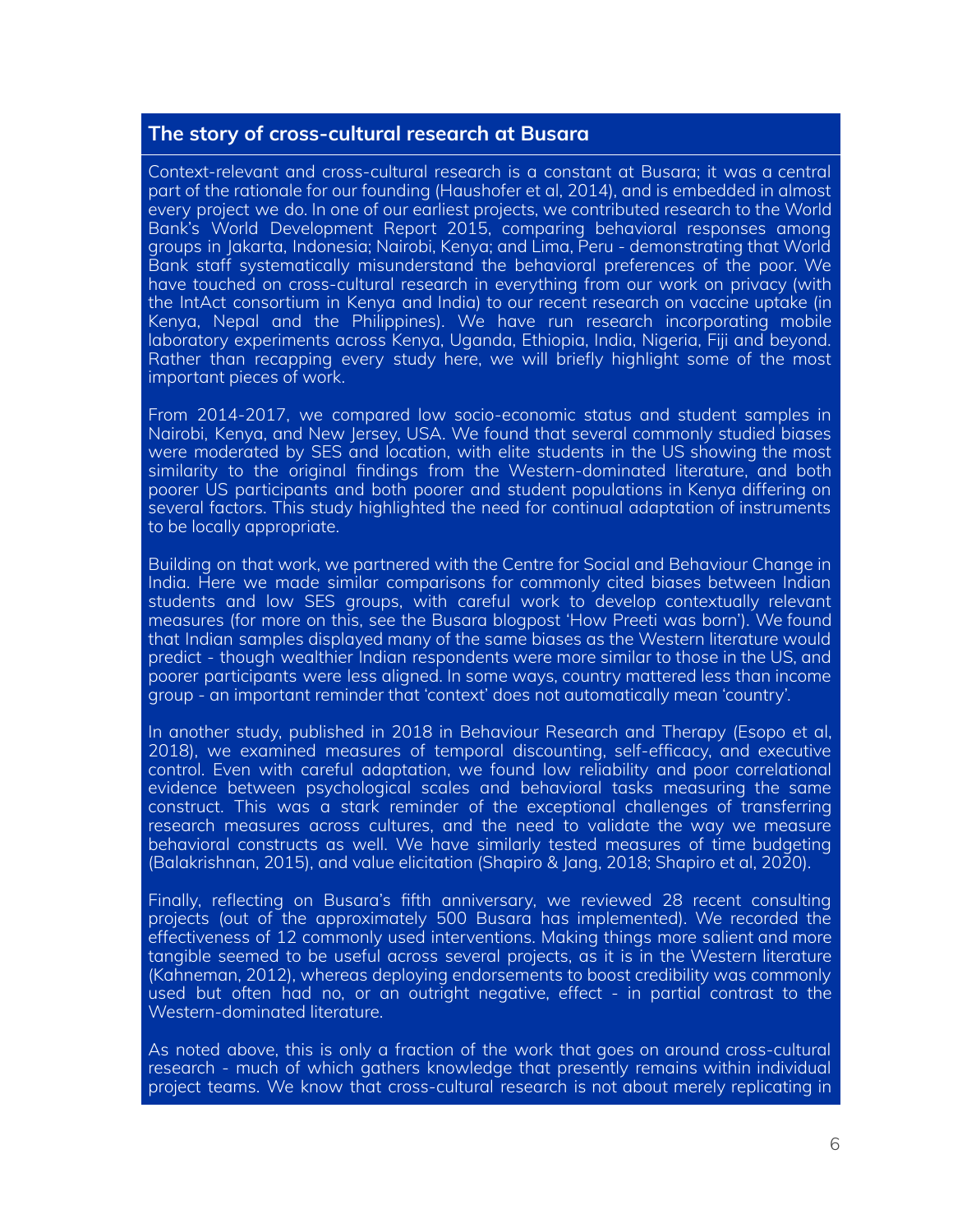one country or another, but about developing a deep understanding of behavior guided by our deep knowledge of the varied contexts of the Global South. This research agenda will allow us to link together these major individual studies with some of the work that is continually being done across the organisation, building tighter feedback loops between the two.

### **Busara's contribution**

We will contribute to this global debate by commencing a long-term structured research agenda, with Busara playing its unique role as a lasting institution dedicated to cross-cultural research. As an institution, we are in a position to aggregate across the wider literature, as well as Busara's many past projects, and build a clear map of where gaps in the evidence lie (Snilstveit et al, 2013).

To address these gaps, we will prioritise among a taxonomy of findings on patterns of behavior, cognitive processes, preferences, beliefs, and decision-making processes (including, but not limited to, heuristics and biases), and for the most urgent we will develop and document structured, standardized methods for reliably measuring and adapting them in different locations and contexts in the Global South. We will test and retest these contextualized measures. Where these adapted measures perform well, we will share them for use by others through the Science of Behavior Change's Open Instruments Project and other existing databases of measures. For our most-used measures, we will record and report key metrics of reliability each time we use them, and develop and share analysis code that allows us to do this as standard. Where the adapted measures do not perform well, we will share this result, and develop new measures from scratch for this non-WEIRD context. We will also develop and publish a toolkit on procedures for contextualising and validating measures.

As a research institution, Busara will conduct studies using these measures, exploring replicability of findings across nation, culture, socio-economic status and gender - often using our KITE remote research tool. We will explore correlates and predictors of this variation in findings. This work will compare our work across multiple contexts, exploring variance across time, place and demography, starting with studies across multiple populations in Kenya and India and contrasting them with findings from other contexts in which we work, such as Nigeria, Egypt, and Peru - going beyond the countries in the Global South that are already the most frequently studied. We will examine variation not just across countries, but within countries, with a particular focus on those populations that are understudied within otherwise more heavily researched countries. We will highlight and disseminate where patterns of behavior, cognitive processes, preferences, beliefs, and decision-making processes have a special relevance or unique manifestation, or do not recur, in particular contexts. $^1$ 

 $1$  Though it is a potentially interesting source of variation and instability, we will not emphasize variation over time.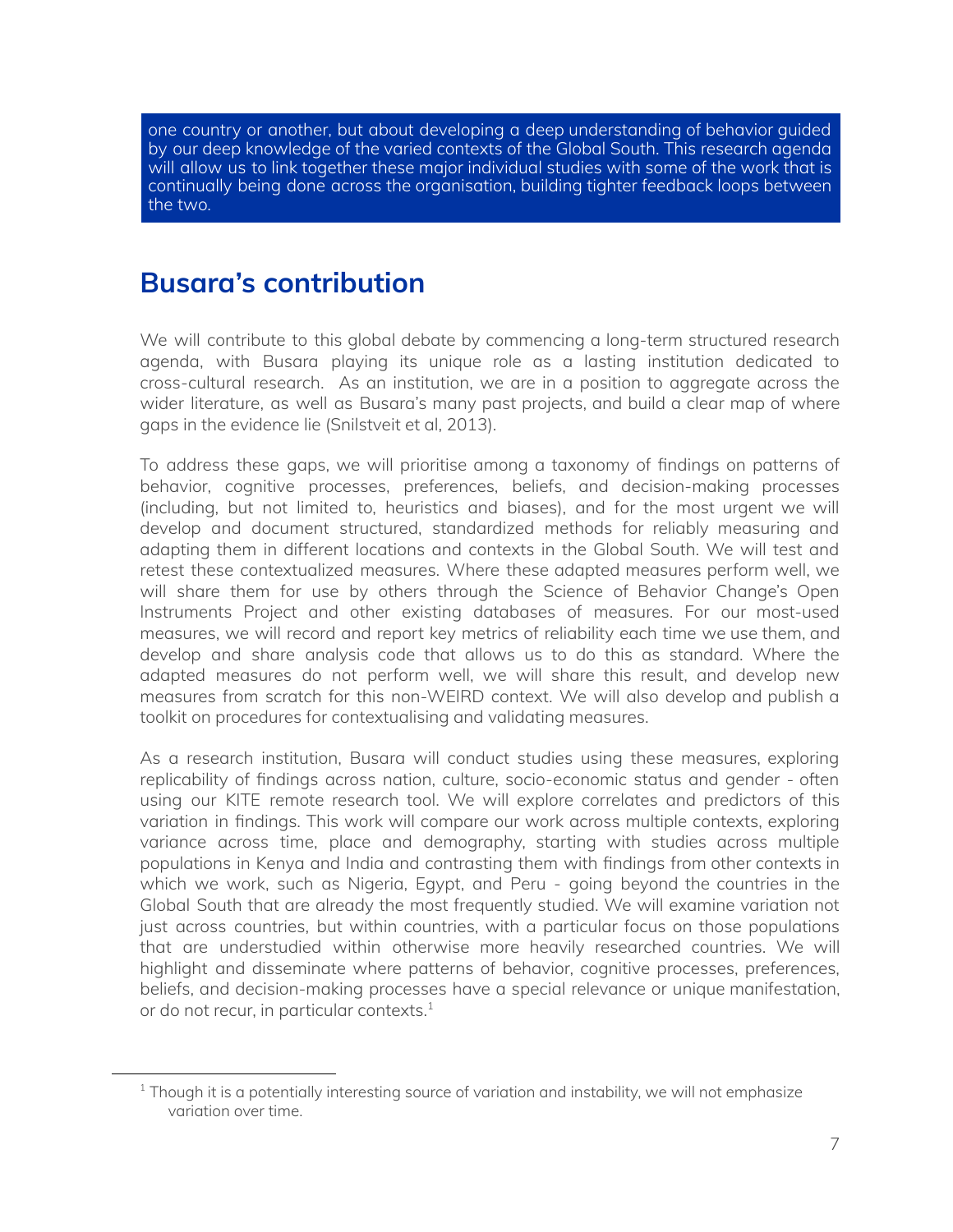This gives us a funnel for 'de-WEIRDing' behavioral science - we will adapt from the Global North to Kenya, then validate measures there. We will then explore variation (with further adaptation and validation as required) across Global South populations beyond Kenya.

To conclude this agenda, we will begin to integrate our findings with large-scale explanations of global psychological variance, including those offered by cross-cultural psychology (LeVine, 2001), sociology and long-run understandings of colonial legacies and exogenous historical events (Nunn, 2020; Becker et al, 2020), building up informed hypotheses of the most relevant contextual factors in generalising from one place and time to another. By the conclusion of this agenda, we will be in a position to offer a proposed (but not yet demonstrated) description of how and why responses to behavioral measures vary across the Global South, and what the implications of this are for the future of the field.

One important and unresolved question remains, which this agenda will not specifically attempt to answer. When we register a result from a study, there are two possibilities: either that result is true, or it is a consequence of measurement error. When behavioral scientists repeat with a new population a study that has previously identified a bias in a different population, and when this new study fails to produce the same result, several new possible explanations appear. Our new result could mean that the bias never existed anywhere, calling into question the validity of the original finding. It could mean that the bias does exist among the first (WEIRD) population, but not among the second (Global South) population. It could mean that one or both studies used instruments that produced measurement error. We increase our confidence in our judgment of which explanation is most likely in several ways: through our role as an institution that aggregates across many studies, by drawing on our experienced staff to develop and carefully pilot measurements, through our deployment of measures across many studies and many populations, and through our commitment to open science. We recognise that this does not provide a complete answer to this enduring problem of epistemology. The only route out of this dilemma is more and better studies. We will not attempt to offer a full answer under this agenda, but rather contribute additional findings and our judgment to help the wider field draw the most useful and generative conclusions.

This work proceeds in close concert with a similar program of work on research methods, which is intimately related. We can differentiate between them thusly: cross-cultural measurement focuses on answering a set of research questions about specific constructs that are central to behavioral science. By contrast, our methods research program will build knowledge about all research methods, with a continual focus on data quality.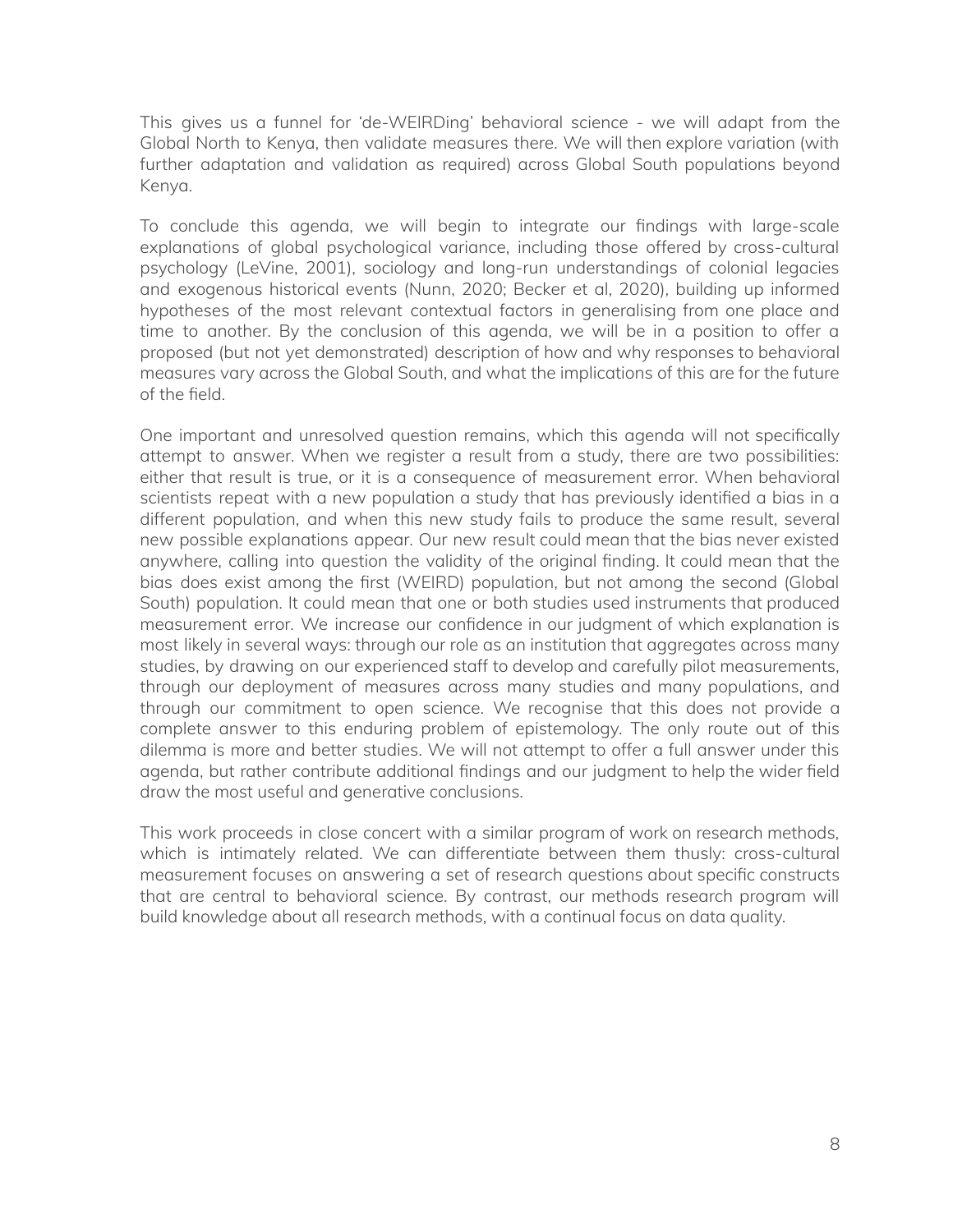# **Core questions**

Over the three years of this research agenda, from 2022 until 2025, we will comprehensively answer the following core questions, conducting multiple studies to address each one:

- 1. What is a coherent, theoretically important and valid set of contextually appropriate, tested, reliable measures of canonical patterns of behavior, cognitive processes, preferences, beliefs, and decision-making processes?
- 2. How do the answers to these questions vary across gender, racial, national, economic and cultural groups, in places that are not Western, educated, industrialised, rich, and democratic?
- 3. What large scale contextual, theoretical and historical factors do we hypothesise may explain that variance, and what does this tell us about how to judge whether a finding will generalise to a new time or place?
- 4. Do any new or existing patterns of behavior, cognitive processes, preferences, beliefs, and decision-making processes emerge from the study of, and have a unique relevance to, the Global South?

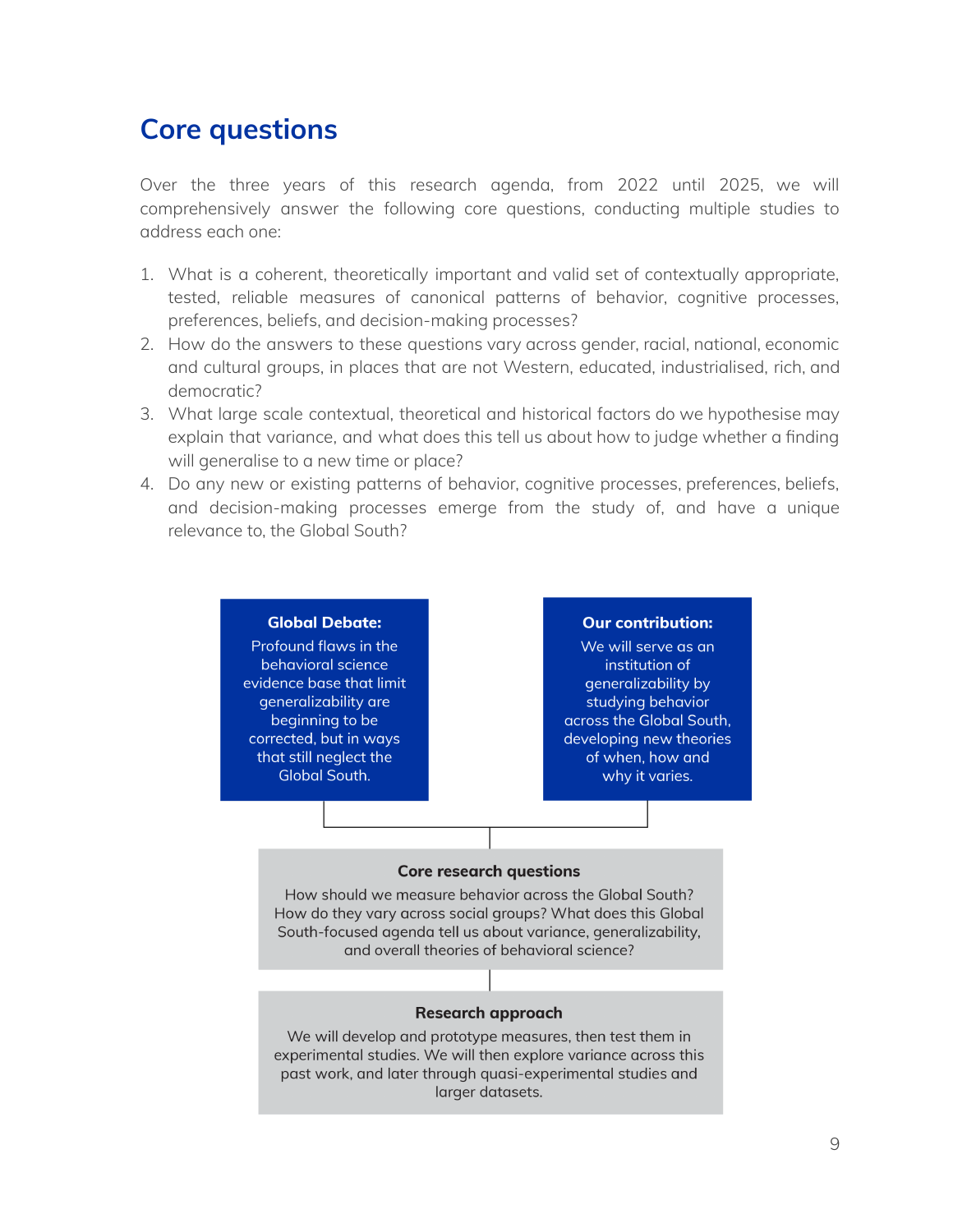# **Research approach**

This progressive research agenda will employ multiple different methods over time. In addressing question one, we will begin by taxonomising, prototyping and deploying measures of behavior. We will learn what works well, and develop a standardised list of such measures. We will begin in Kenya, often using remote research methods, and extend this to new populations and countries over time, addressing question two. Observational and correlative analyses will allow us to see which findings are associated with different groups. Through a series of quasi-experimental studies and by building up larger datasets, we will be able to address questions three and four, even as we continue running smaller and more focused experimental tests throughout the course of this agenda. As well as publishing our results, we will develop and publish a contextualisation and validation toolkit, and a standard battery of survey questions for use across many projects, and reports of the performance of these measures.

Initially you can expect from Busara the publication of a set of behavioral measures, appropriate to and prototyped in Kenya. Later this will be developed and validated for other Global South locations and populations, to present a consistent and valid battery of questions. The agenda will grow and evolve as we explore new contexts and form new partnerships.

## **Conclusion**

What does it mean for the field of behavioral science that its research findings prove so extraordinarily fragile? What does it mean that they are drawn from such a narrow slice of the population, with the vast, vast majority of the globe having no input and no role in how we understand human behavior? These are profound failings, and it is no wonder therefore that we are at a loss for how to generalise and how to know what will replicate across place and time. This ambitious research agenda will start to correct the inequities of the current field of behavioral science, providing new empirical findings, new methods, new theories and new tools for understanding behavior across the Global South. Our hope is that in doing so, we will start to change practice across the community of research implementers, and via them affect research practice across development economics, behavioral economics, and psychology - in ways that will eventually lead to better conclusions, better policies and the alleviation of the burdens of poverty. This work is at the very heart of Busara's founding purpose of advancing and applying behavioral science, and we are excited to continue it.

### **Call for collaborators**

These are issues on which we welcome collaborators. If you have feedback on these papers, which are periodically updated, or if you are interested in discussing, supporting or participating in our research agenda on cross-cultural research, methods or research ethics, we'd love to hear from you. Please contact Anisha Singh on [anisha.singh@busaracenter.org](mailto:anisha.singh@busaracenter.org)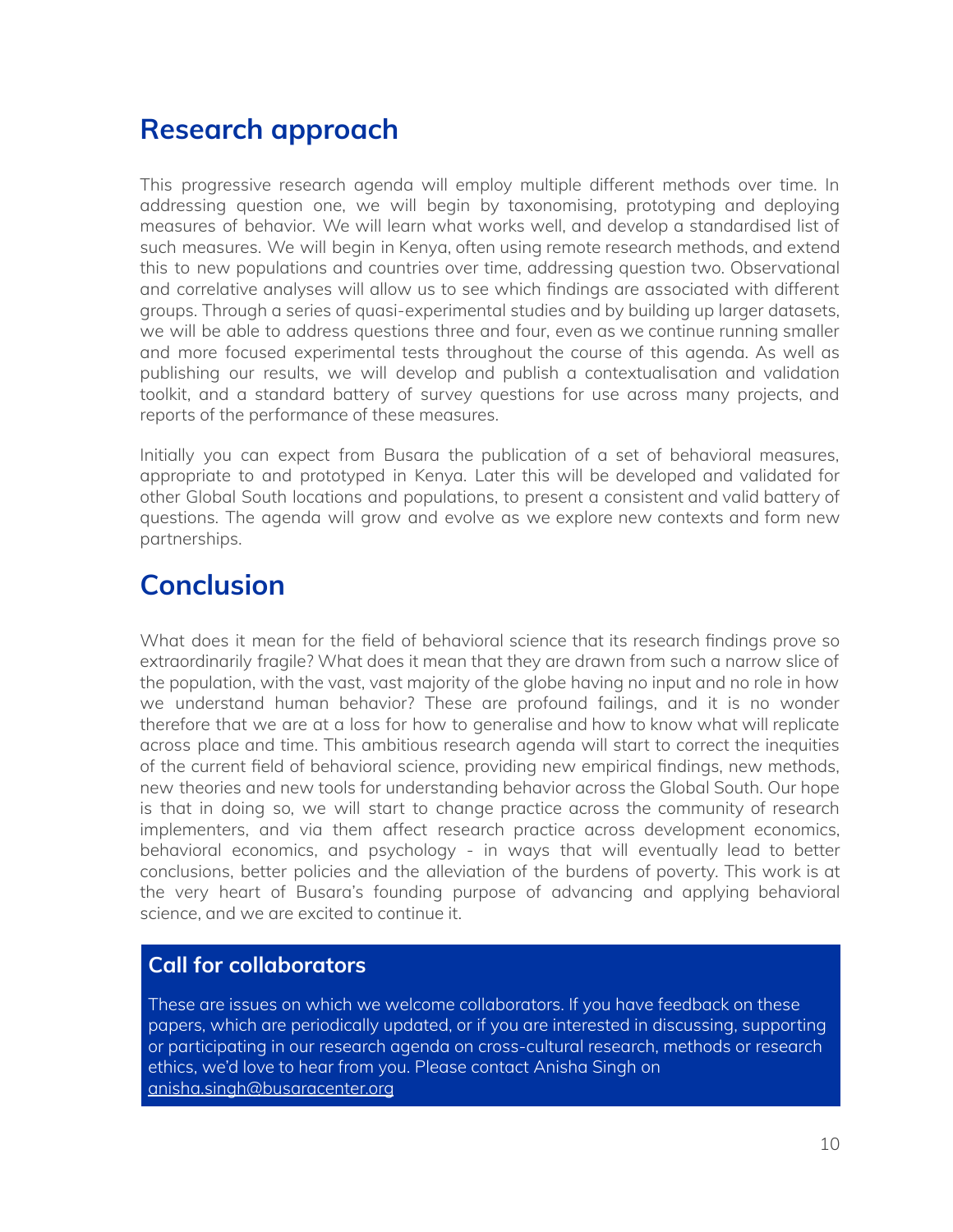# **References**

Amarante, V., Burger, R., Chelwa, G., Cockburn, J., Kassouf, A., McKay, A., & Zurbrigg, J. (2021). Underrepresentation of developing country researchers in development research. Applied Economics Letters, 0(0), 1-6. <https://doi.org/10.1080/13504851.2021.1965528>

Arnett, J. J. (2008). The neglected 95%: Why American psychology needs to become less American. The American Psychologist, 63(7), 602–614. <https://doi.org/10.1037/0003-066X.63.7.602>

Balakrishnan, U., Haushofer, J., & Jakiela, P. (2020). How soon is now? Evidence of present bias from convex time budget experiments. Experimental Economics, 23(2), 294–321. <https://doi.org/10.1007/s10683-019-09617-y>

Becker, A., Deckers, T., Dohmen, T., Falk, A., & Kosse, F. (2012). The Relationship Between Economic Preferences and Psychological Personality Measures. Annual Review of Economics, 4(1), 453–478. <https://doi.org/10.1146/annurev-economics-080511-110922>

Becker, A., Enke, B., & Falk, A. (2020). Ancient Origins of the Global Variation in Economic Preferences. AEA Papers and Proceedings, 110, 319–323. <https://doi.org/10.1257/pandp.20201071>

Benjamin, D. J., Brown, S. A., & Shapiro, J. M. (2013). Who is 'Behavioral'? Cognitive Ability and Anomalous Preferences. Journal of the European Economic Association, 11(6), 1231–1255. <https://doi.org/10.1111/jeea.12055>

Blair, G., Cooper, J., Coppock, A., & Humphreys, M. (2019). Declaring and Diagnosing Research Designs. American Political Science Review, 113(3), 838–859. <https://doi.org/10.1017/S0003055419000194>

Bouka, Y. (2015). Researching violence in Africa as a Black woman: Notes from Rwanda. Working Paper.

[http://conflictfieldresearch.colgate.edu/wp-content/uploads/2015/05/Bouka\\_WorkingPaper](http://conflictfieldresearch.colgate.edu/wp-content/uploads/2015/05/Bouka_WorkingPaper-May2015.pdf) [-May2015.pdf](http://conflictfieldresearch.colgate.edu/wp-content/uploads/2015/05/Bouka_WorkingPaper-May2015.pdf)

Busia, A. P. (2006). What is Africa to me? Knowledge possession, knowledge production, and the health of our bodies politic in Africa and the Africa diaspora. African Studies Review, 49(1), 15–30. <https://doi.org/10.1353/arw.2006.0058>

Chapman, J., Dean, M., Ortoleva, P., Snowberg, E., & Camerer, C. (2018). Econographics (Working Paper No. 24931; Working Paper Series). National Bureau of Economic Research. <https://doi.org/10.3386/w24931>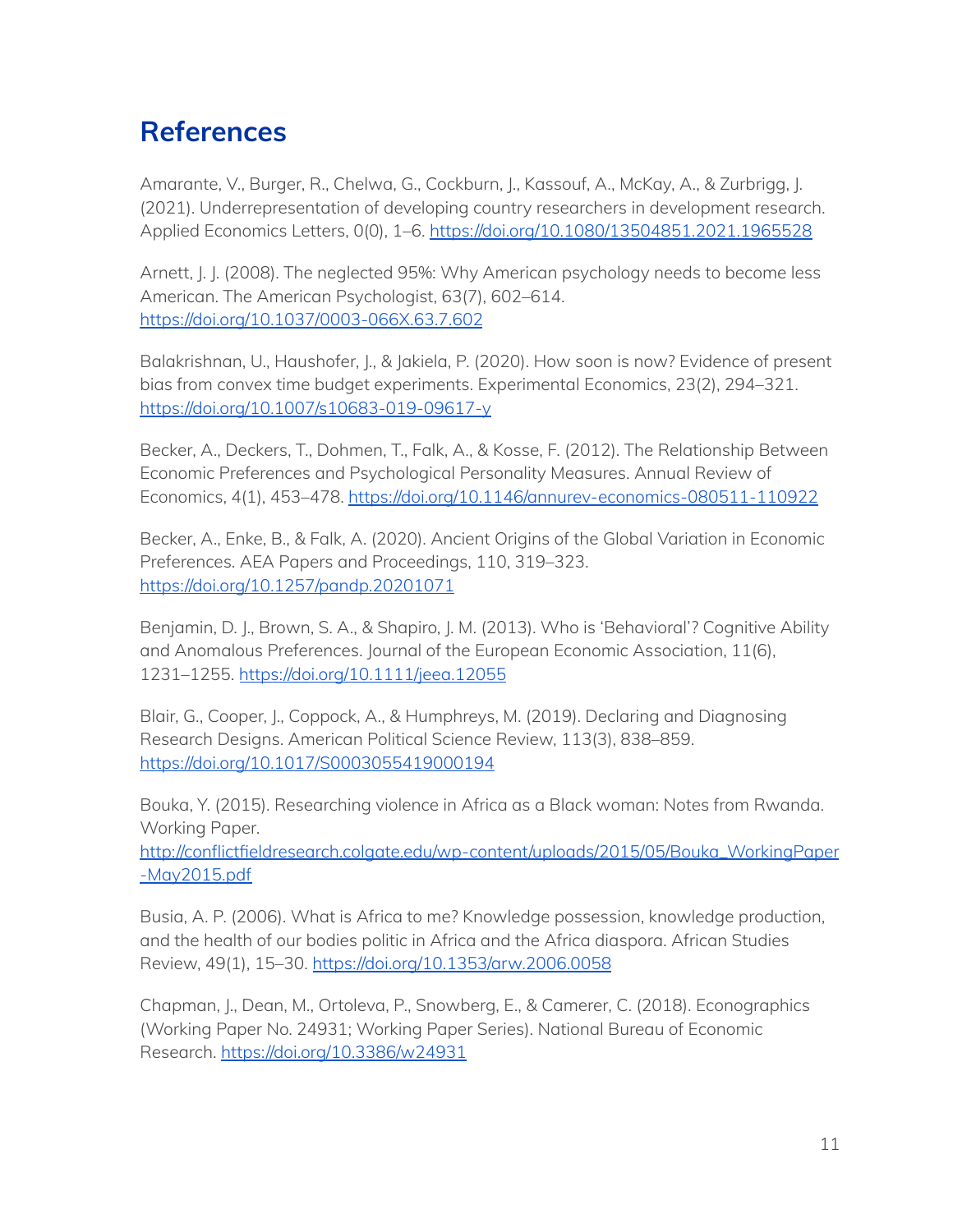Cooper, B., & Morrell, R. (2014). Africa-centred knowledges: Crossing fields and worlds. Boydell & Brewer Ltd.

Dunning, T., Grossman, G., Humphreys, M., Hyde, S. D., McIntosh, C., & Nellis, G. (2019). Information, accountability, and cumulative learning: Lessons from Metaketa I. Cambridge University Press.

Ebersole, C. R., Atherton, O. E., Belanger, A. L., Skulborstad, H. M., Allen, J. M., Banks, J. B., Baranski, E., Bernstein, M. J., Bonfiglio, D. B., & Boucher, L. (2016). Many Labs 3: Evaluating participant pool quality across the academic semester via replication. Journal of Experimental Social Psychology, 67, 68–82. <https://doi.org/10.1016/j.jesp.2015.10.012>

Ebersole, C. R., Mathur, M. B., Baranski, E., Bart-Plange, D.-J., Buttrick, N. R., Chartier, C. R., Corker, K. S., Corley, M., Hartshorne, J. K., IJzerman, H., Lazarević, L. B., Rabagliati, H., Ropovik, I., Aczel, B., Aeschbach, L. F., Andrighetto, L., Arnal, J. D., Arrow, H., Babincak, P., … Nosek, B. A. (2020). Many Labs 5: Testing Pre-Data-Collection Peer Review as an Intervention to Increase Replicability. Advances in Methods and Practices in Psychological Science, 3(3), 309-331. <https://doi.org/10.1177/2515245920958687>

Esopo, K., Mellow, D., Thomas, C., Uckat, H., Abraham, J., Jain, P., Jang, C., Otis, N., Riis-Vestergaard, M., Starcev, A., Orkin, K., & Haushofer, J. (2018). Measuring self-efficacy, executive function, and temporal discounting in Kenya. Behaviour Research and Therapy, 101, 30–45. <https://doi.org/10.1016/j.brat.2017.10.002>

Falk, A., Becker, A., Dohmen, T., Enke, B., Huffman, D., & Sunde, U. (2018). Global Evidence on Economic Preferences. The Quarterly Journal of Economics, 133(4), 1645–1692. https://doi.org/10.1093/gje/gjy013

Haushofer, J., Collins, M., de Giusti, G., Njoroge, J., Odero, A., Onyango, C., Vancel, J., Jang, C., Kuruvilla, M., & Hughes, C. (2014). A Methodology for Laboratory Experiments in Developing Countries: Examples from the Busara Center (SSRN Scholarly Paper ID 2155217). Social Science Research Network. <https://doi.org/10.2139/ssrn.2155217>

Haushofer, J. (2019). Is there a Psychological Poverty Trap? Working Paper. [https://haushofer.ne.su.se/publications/Haushofer\\_PsychologicalTrap\\_2019.pdf](https://haushofer.ne.su.se/publications/Haushofer_PsychologicalTrap_2019.pdf)

Henrich, J., Boyd, R., Bowles, S., Camerer, C., Fehr, E., Gintis, H., & McElreath, R. (2001). In search of homo economicus: Behavioral experiments in 15 small-scale societies. American Economic Review, 91(2), 73–78. DOI: 10.1257/aer.91.2.73

Henrich, J., Heine, S. J., & Norenzayan, A. (2010a). Most people are not WEIRD. Nature, 466(7302), 29–29. <https://doi.org/10.1038/466029a>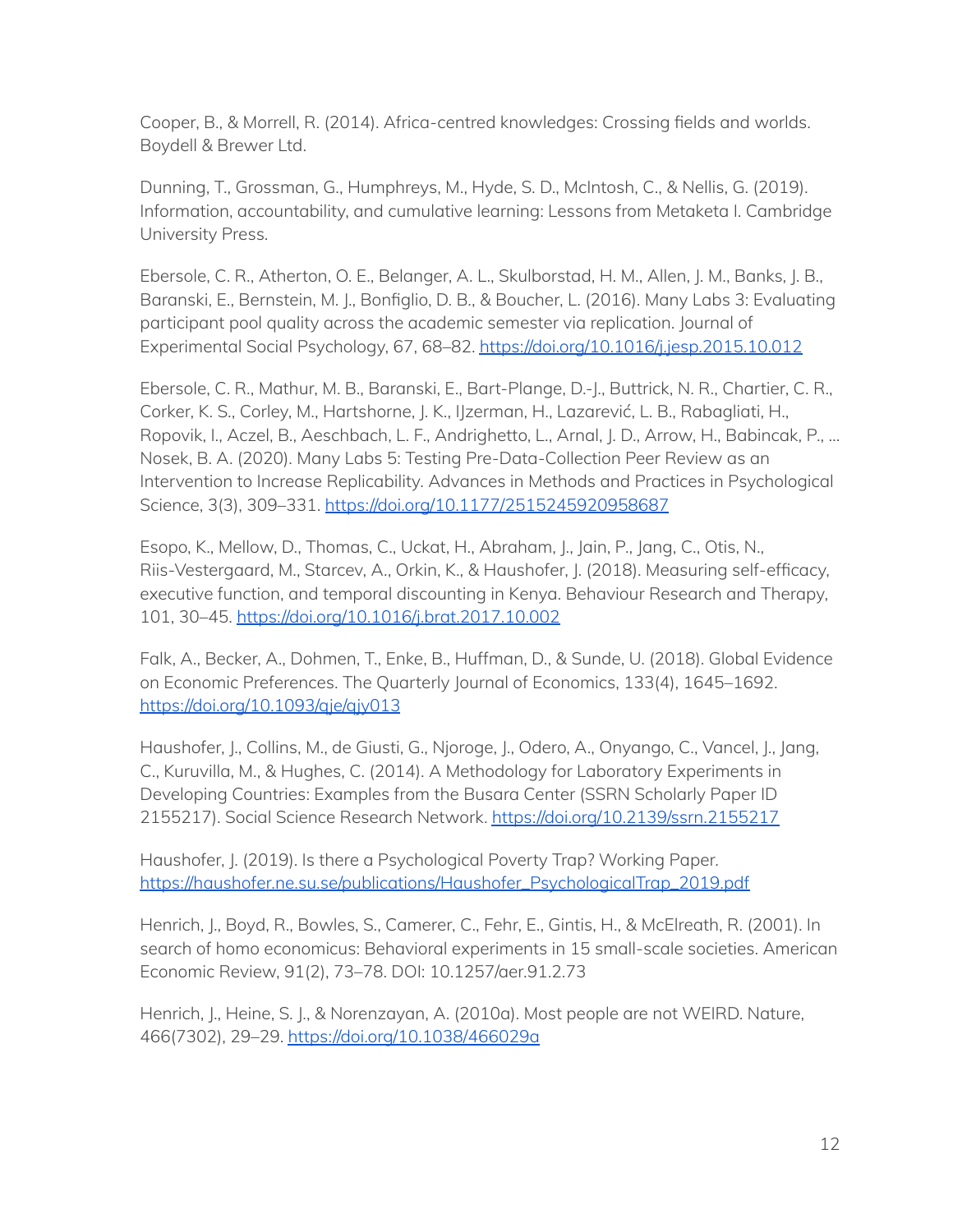Henrich, J., Heine, S. J., & Norenzayan, A. (2010b). The weirdest people in the world? Behavioral and Brain Sciences, 33(2–3), 61–83. <https://doi.org/10.1017/S0140525X0999152X>

Henrich, N., & Henrich, J. P. (2007). Why humans cooperate: A cultural and evolutionary explanation. Oxford University Press.

Klein, R. A., Cook, C. L., Ebersole, C. R., Vitiello, C., Nosek, B. A., Chartier, C. R., Christopherson, C. D., Clay, S., Collisson, B., & Crawford, J. (2019). Many Labs 4: Failure to replicate mortality salience effect with and without original author involvement. <https://doi.org/10.31234/osf.io/vef2c>

Klein, R. A., Vianello, M., Hasselman, F., Adams, B. G., Adams, R. B., Alper, S., Aveyard, M., Axt, J. R., Babalola, M. T., Bahník, Š., Batra, R., Berkics, M., Bernstein, M. J., Berry, D. R., Bialobrzeska, O., Binan, E. D., Bocian, K., Brandt, M. J., Busching, R., … Nosek, B. A. (2018). Many Labs 2: Investigating Variation in Replicability Across Samples and Settings. Advances in Methods and Practices in Psychological Science, 1(4), 443–490. <https://doi.org/10.1177/2515245918810225>

Klein, R., Ratliff, K., Vianello, M., Jr, R. A., Bahník, S., Bernstein, M., Bocian, K., Brandt, M., Brooks, B., Brumbaugh, C., Cemalcilar, Z., Chandler, J., Cheong, W., Davis, W., Devos, T., Eisner, M., Frankowska, N., Furrow, D., Galliani, E., … Nosek, B. (2014). Data from Investigating Variation in Replicability: A "Many Labs" Replication Project. Journal of Open Psychology Data, 2(1), e4. <https://doi.org/10.5334/jopd.ad>

Laajaj, R., Macours, K., Hernandez, D. A. P., Arias, O., Gosling, S. D., Potter, J., Rubio-Codina, M., & Vakis, R. (2019). Challenges to capture the big five personality traits in non-WEIRD populations. Science Advances, 5(7), eaaw5226. <https://doi.org/10.1126/sciadv.aaw5226>

Laumas, A., Owsley, N., & Haldea, P. (2020, July 2). How Preeti was born [Medium]. Busara Center. <https://medium.com/busara-center-blog/how-preeti-was-born-af4583208fc9>

Le, K., & Nguyen, M. (2021). The psychological consequences of COVID-19 lockdowns. International Review of Applied Economics, 35(2), 147–163. <https://doi.org/10.1080/02692171.2020.1853077>

Leung, A. K.-Y., & Cohen, D. (2011). Within-and between-culture variation: Individual differences and the cultural logics of honor, face, and dignity cultures. Journal of Personality and Social Psychology, 100(3), 507. <https://doi.org/10.1037/a0022151>

Lieberman, E. S. (2016). Can the Biomedical Research Cycle be a Model for Political Science? Perspectives on Politics, 14(4), 1054–1066. <https://doi.org/10.1017/S153759271600298X>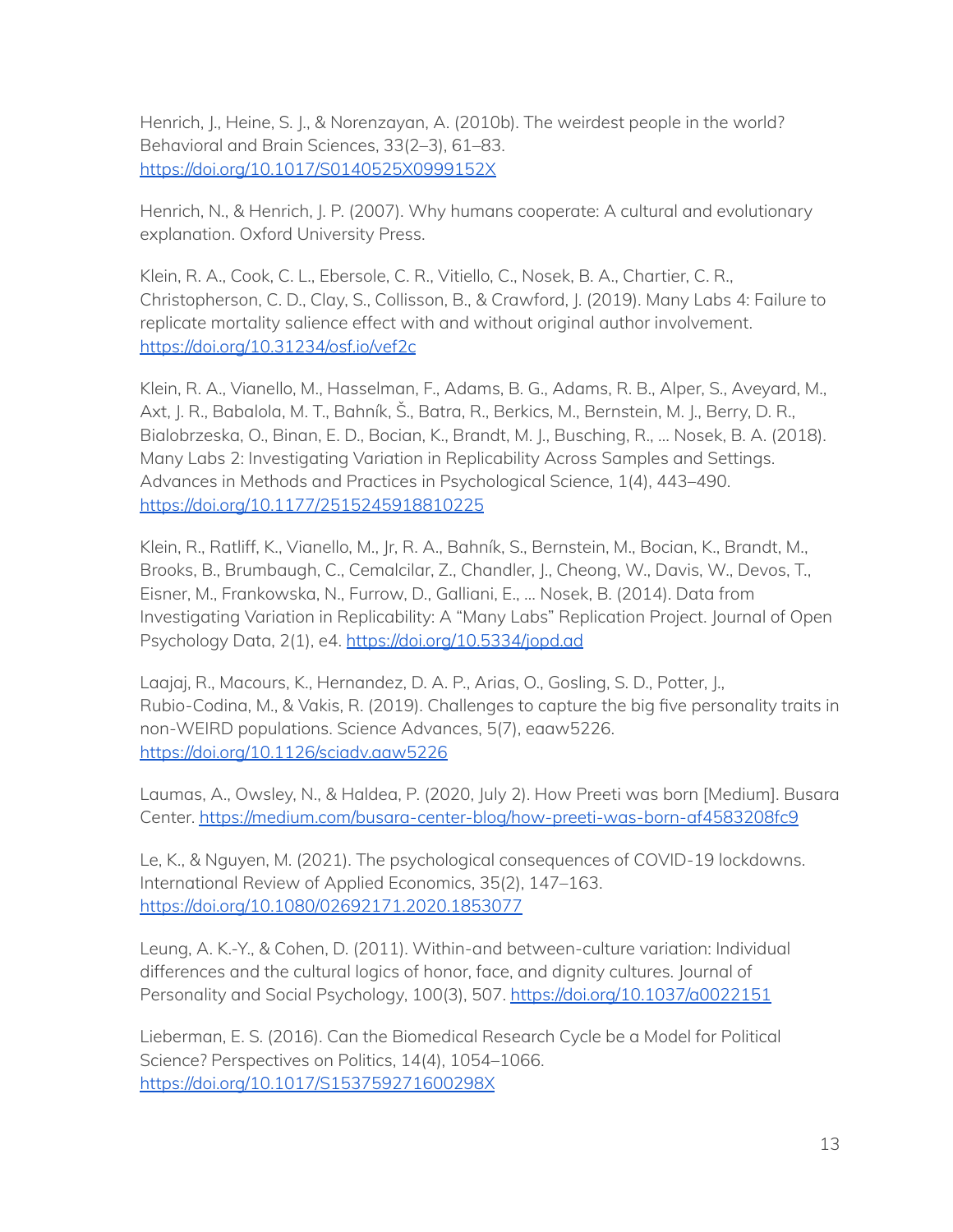Loken, E., & Gelman, A. (2017). Measurement error and the replication crisis. Science, 355(6325), 584–585. <https://doi.org/10.1126/science.aal3618>

McShane, B. B., Tackett, J. L., Böckenholt, U., & Gelman, A. (2019). Large-scale replication projects in contemporary psychological research. The American Statistician, 73(sup1), 99–105. <https://doi.org/10.1080/00031305.2018.1505655>

Michie, S., Richardson, M., Johnston, M., Abraham, C., Francis, J., Hardeman, W., Eccles, M. P., Cane, J., & Wood, C. E. (2013). The behavior change technique taxonomy (v1) of 93 hierarchically clustered techniques: Building an international consensus for the reporting of behavior change interventions. Annals of Behavioral Medicine: A Publication of the Society of Behavioral Medicine, 46(1), 81–95. <https://doi.org/10.1007/s12160-013-9486-6>

Mkandawire, T. (1997). The Social Sciences in Africa: Breaking Local Barriers and Negotiating International Presence. The Bashorun M. K. O. Abiola Distinguished Lecture Presented to the 1996 African Studies Association Annual Meeting. African Studies Review, 40(2), 15–36. <https://doi.org/10.2307/525155>

Munafò, M. R., Nosek, B. A., Bishop, D. V., Button, K. S., Chambers, C. D., Du Sert, N. P., Simonsohn, U., Wagenmakers, E.-J., Ware, J. J., & Ioannidis, J. P. (2017). A manifesto for reproducible science. Nature Human Behaviour, 1(1), 1–9. <https://doi.org/10.1038/s41562-016-0021>

Mullainathan, S., & Shafir, E. (2014). Scarcity: The True Cost of Not Having Enough (1st edition). Penguin.

Oldekop, J. A., Horner, R., Hulme, D., Adhikari, R., Agarwal, B., Alford, M., Bakewell, O., Banks, N., Barrientos, S., & Bastia, T. (2020). COVID-19 and the case for global development. World Development, 134, 105044. <https://doi.org/10.1016/j.worlddev.2020.105044>

Open Science Collaboration (2015). Estimating the reproducibility of psychological science. Science, 349(6251). <https://doi.org/10.1126/science.aac4716>

Owsley, N., Adhiambo, J., Owelle, E., Ngina, I., & Amanela, S. (2019, February 20). Off The Record #3: Are cognitive biases universal across cultures? [Medium]. Busara Center. [https://medium.com/busara-center-blog/are-cognitive-biases-universal-across-cultures-6](https://medium.com/busara-center-blog/are-cognitive-biases-universal-across-cultures-6b8f7791eb6c) [b8f7791eb6c](https://medium.com/busara-center-blog/are-cognitive-biases-universal-across-cultures-6b8f7791eb6c)

Perez, C. C. (2019). Invisible women: Exposing data bias in a world designed for men. Random House.

Petrosino, A., Boruch, R. F., Soydan, H., Duggan, L., & Sanchez-Meca, J. (2001). Meeting the challenges of evidence-based policy: The Campbell Collaboration. The Annals of the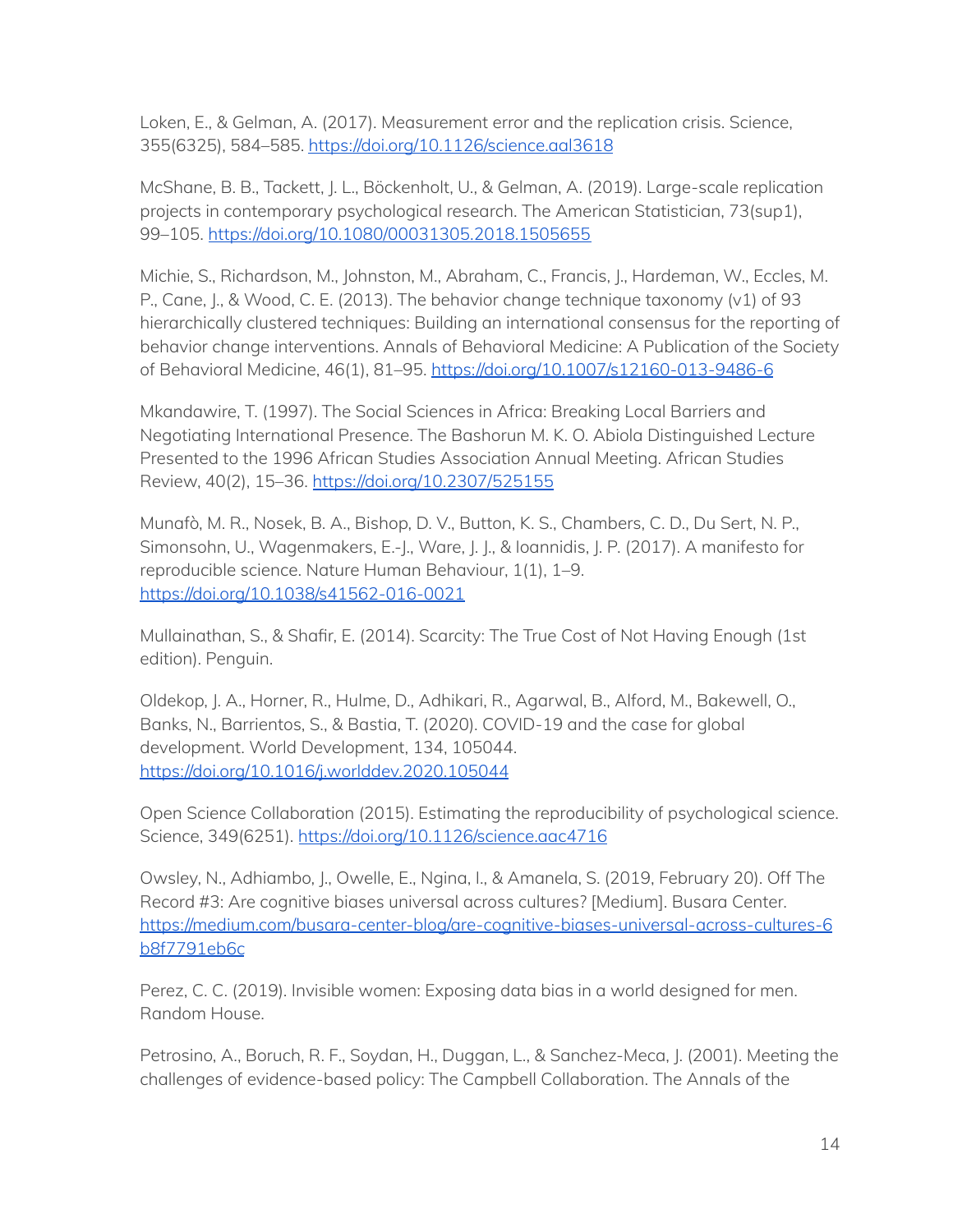American Academy of Political and Social Science, 578(1), 14–34. <https://doi.org/10.1177/000271620157800102>

Porteous, O. (2020). Research deserts and oases: Evidence from 27 thousand economics journal articles on Africa. Working Paper. [https://drive.google.com/file/d/1vGpzi\\_yV-H78VtibvxrFS1ZScLjmvtWw/view?usp=sharing](https://drive.google.com/file/d/1vGpzi_yV-H78VtibvxrFS1ZScLjmvtWw/view?usp=sharing)

Porter, C., Favara, M., Hittmeyer, A., Scott, D., Jiménez, A. S., Ellanki, R., Woldehanna, T., Duc, L. T., Craske, M. G., & Stein, A. (2021). Impact of the COVID-19 pandemic on anxiety and depression symptoms of young people in the global south: Evidence from a four-country cohort study. BMJ Open, 11(4), e049653. <https://doi.org/10.1136/bmjopen-2021-049653>

Porter, C., Favara, M., Sánchez, A., & Scott, D. (2021). The impact of COVID-19 lockdowns on physical domestic violence: Evidence from a list randomization experiment. SSM-Population Health, 14, 100792. <https://doi.org/10.1016/j.ssmph.2021.100792>

Shapiro, J., & Jang, C. (2018). Assessing the Reliability of Experimental Valuation Techniques. Working Paper.

[https://jeremypshapiro.appspot.com/papers/Benchmarking%20Aid%20Methods%20Study](https://jeremypshapiro.appspot.com/papers/Benchmarking%20Aid%20Methods%20Study%2020170815.pdf) [%2020170815.pdf](https://jeremypshapiro.appspot.com/papers/Benchmarking%20Aid%20Methods%20Study%2020170815.pdf)

Shapiro, J., Jang, C., & Owsley, N. (2020). The unreliability of value elicitation methods in valuing development interventions. Busara Center, 002. [https://busara-microsite.s3.us-east-2.amazonaws.com/busara\\_papers/Willingness\\_to\\_Pa](https://busara-microsite.s3.us-east-2.amazonaws.com/busara_papers/Willingness_to_Pay_Full_BluePaper.pdf) [y\\_Full\\_BluePaper.pdf](https://busara-microsite.s3.us-east-2.amazonaws.com/busara_papers/Willingness_to_Pay_Full_BluePaper.pdf)

Simons, D. J. (2014). The Value of Direct Replication. Perspectives on Psychological Science, 9(1), 76-80. <https://doi.org/10.1177/1745691613514755>

Snilstveit, B., Vojtkova, M., Bhavsar, A., & Gaarder, M. (2013). Evidence gap maps—A tool for promoting evidence-informed policy and prioritizing future research. The World Bank. <http://hdl.handle.net/10986/16941>

Snowberg, E., & Yariv, L. (2018). Testing the waters: Behavior across subject pools. NBER Working Paper No. 24781. [https://www.nber.org/system/files/working\\_papers/w24781/w24781.pdf](https://www.nber.org/system/files/working_papers/w24781/w24781.pdf)

Strohm, R. (2019). Generalizability in the Social Sciences. Working Paper. [https://developmentdaily.files.wordpress.com/2019/07/strohm-generalizability-2-may-201](https://developmentdaily.files.wordpress.com/2019/07/strohm-generalizability-2-may-2019.pdf) [9.pdf](https://developmentdaily.files.wordpress.com/2019/07/strohm-generalizability-2-may-2019.pdf)

Thaler, R. H., Sunstein, C. R., & Balz, J. P. (2013). Choice architecture. In The behavioral foundations of public policy (pp. 428–439). Princeton University Press.